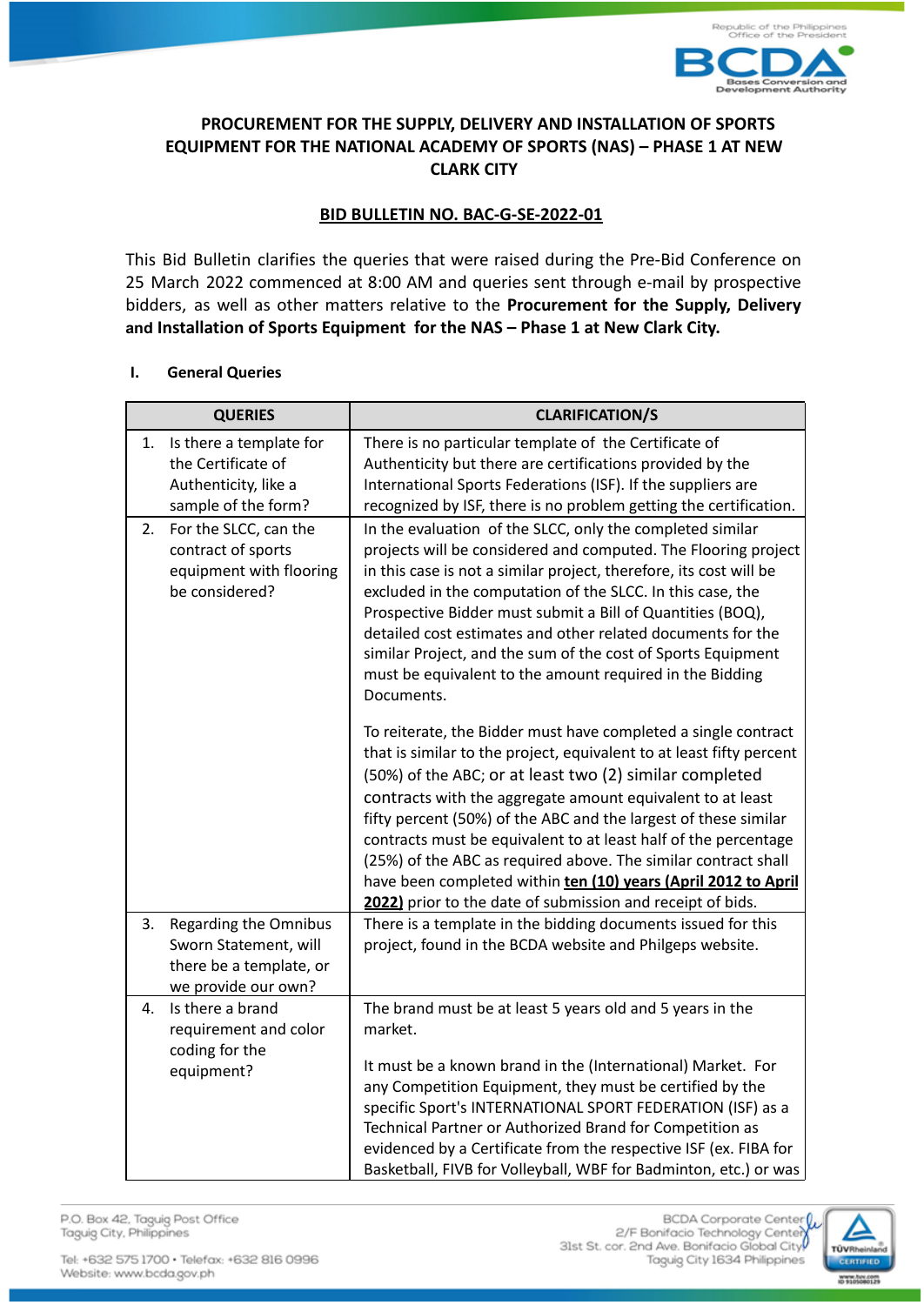| actually used in a major ISF Competition (i.e. Olympics, World |
|----------------------------------------------------------------|
| Championships, Asian Games, etc.). The Equipment Color         |
| should also adhere to ISF standards if so required. If the ISF |
| has no required color, the equipment may be light gray.        |

### **II. Clarifications**

| <b>Reference Section</b>                                                                                                                                                                                                               | <b>Published Provision</b>                                                                                                                                                                                                                                                                                                                                                                                                                                                    | <b>Corrected Provision</b>                                                                                                                                                                                                                                                                                                                                                                                                                                                 |
|----------------------------------------------------------------------------------------------------------------------------------------------------------------------------------------------------------------------------------------|-------------------------------------------------------------------------------------------------------------------------------------------------------------------------------------------------------------------------------------------------------------------------------------------------------------------------------------------------------------------------------------------------------------------------------------------------------------------------------|----------------------------------------------------------------------------------------------------------------------------------------------------------------------------------------------------------------------------------------------------------------------------------------------------------------------------------------------------------------------------------------------------------------------------------------------------------------------------|
| Bid Data Sheet. ITB<br>Clause 5.3 of Bidding<br>Documents                                                                                                                                                                              | The Bidder must have completed a<br>single contract that is similar to the<br>project, equivalent to at least fifty<br>percent (50%) of the ABC; or at<br>least two (2) similar completed<br>with the<br>contracts<br>aggregate<br>amount equivalent to at least fifty<br>percent (50%) of the ABC. The<br>similar contract shall have been<br>completed within five (5) years<br>(February 2017 to February 2022)<br>prior to the date of submission and<br>receipt of bids. | The Bidder must have completed a<br>single contract that is similar to the<br>project, equivalent to at least fifty<br>percent (50%) of the ABC; or at<br>least two (2) similar completed<br>the<br>with<br>contracts<br>aggregate<br>amount equivalent to at least fifty<br>percent (50%) of the ABC. The<br>similar contract shall have been<br>completed within ten (10) years<br>(April 2012 to April 2022) prior to<br>the date of submission and receipt<br>of bids. |
| Clarification on the<br>attachments for<br>Statement of all<br>ongoing contracts<br>and Single Largest<br><b>Completed Contract</b><br>(SLCC) which should<br>form part of the<br>eligibility<br>requirements during<br>bid submission | Contract.<br>submitted by the bidder shall attach any of the following proofs:<br>End User's Acceptance; or<br>$\bullet$<br>Official Receipt issued for the contract; or<br>$\bullet$<br>Sales Invoice issued for the contract                                                                                                                                                                                                                                                | The Statement of all ongoing contracts requirement is merely a<br>"statement" of all ongoing contracts. It refers to a "statement" to be<br>made by the bidder relative to all its ongoing government and private<br>contracts, and not the actual submission of the physical NOA, NTP or<br>The Statement of Single Largest Completed Contract SLCC to be                                                                                                                 |

| <b>Bidding Activity</b>  | <b>Current Schedule</b> | <b>Revised Schedule</b> |
|--------------------------|-------------------------|-------------------------|
| Submission of Bid        | 9:00 AM, 08 April 2022  | 9:00 AM, 11 April 2022  |
| Proposals                | (Friday)                | (Monday)                |
| Opening of Bid Proposals | 10:00 AM, 08 April 2022 | 10:00 AM, 11 April 2022 |
|                          | (Friday)                | (Monday)                |
| Detailed Bid Evaluation  | 09-18 April 2022        | 12-18 April 2022        |
|                          | (Saturday to Monday)    | (Tuesday to Monday)     |

### **II. Reminders**

| Additional         | 1) Sworn Statement certifying that the brands of the item supplies are |
|--------------------|------------------------------------------------------------------------|
| Requirements to be | existing in the market for at least 5 years;                           |
| submitted by the   | [2] Manufacturer's Authorization Form;                                 |